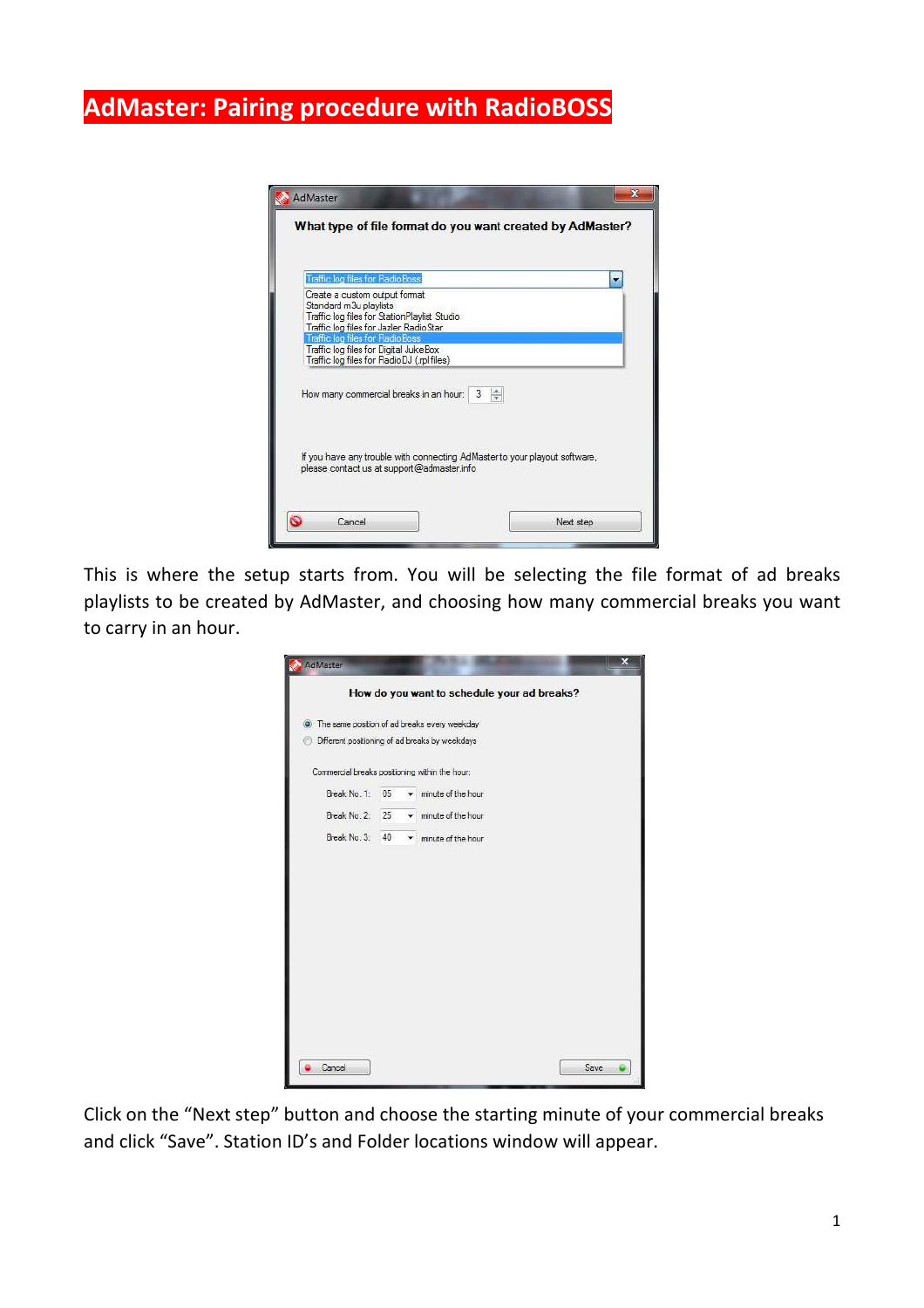## **Setting up Folder locations:**

We will be setting the Station ID's / bumpers later from the main program settings, so let's leave the boxes unchecked for a while.

In RadioBoss, select "Tools" from the menu and choose "Ads Scheduler". In Ads Scheduler open "Settings" menu window and stay on the "Settings" tab.

When selecting the folders, make sure that AdMaster's main output folders (for storing audio files and commercial breaks playlists) is located on the computer where RadioBoss is installed. **This is an important step, please make sure you do not skip it.**

Also, check the "Generate playlists for empty blocks" feature and leave the default playlist filename template (%n %d\_%h-%m).

| In AdMaster:                                                                                 | In RadioBoss:                                                                            | $-x$                    |
|----------------------------------------------------------------------------------------------|------------------------------------------------------------------------------------------|-------------------------|
| AdMaster                                                                                     | Settings<br>$\mathbf{x}$                                                                 |                         |
| <b>Station ID's and Folder locations</b>                                                     | Settings Event properties   Ad Blocks   Misc<br><b>Working directory</b>                 |                         |
| Station ID(s) before commercial breaks<br>F                                                  | Folder where generated playlists and events are placed:<br>C:\RadioBoss files\Playlists\ | $\overline{\mathbf{1}}$ |
| Station ID(s) after commercial breaks<br><b>Alla</b>                                         | V Generate playlists for empty blocks<br>Include intro<br>Include outro                  |                         |
| Folder with commercial break playlists (to be broadcasted):<br>C:\RadioBoss files\Playlists' | Save playlist as<br>m3u8 (UTF-8)<br>$\odot$ m3u (ANSI)<br>Playlist filename template     |                         |
| Folder with audio files:<br>C:\RadioBoss files\Audio                                         | %n - week day number %d - week day %h - hour %m - minute<br>%n %d %h-%m                  |                         |
| Use this audio file path substitution in playlists:                                          |                                                                                          |                         |
| C:\AdMaster Backup<br>Backup folder location:                                                |                                                                                          |                         |
| G<br>Cancel<br>Save changes                                                                  | 國                                                                                        | <b>OK</b><br>Cancel     |

2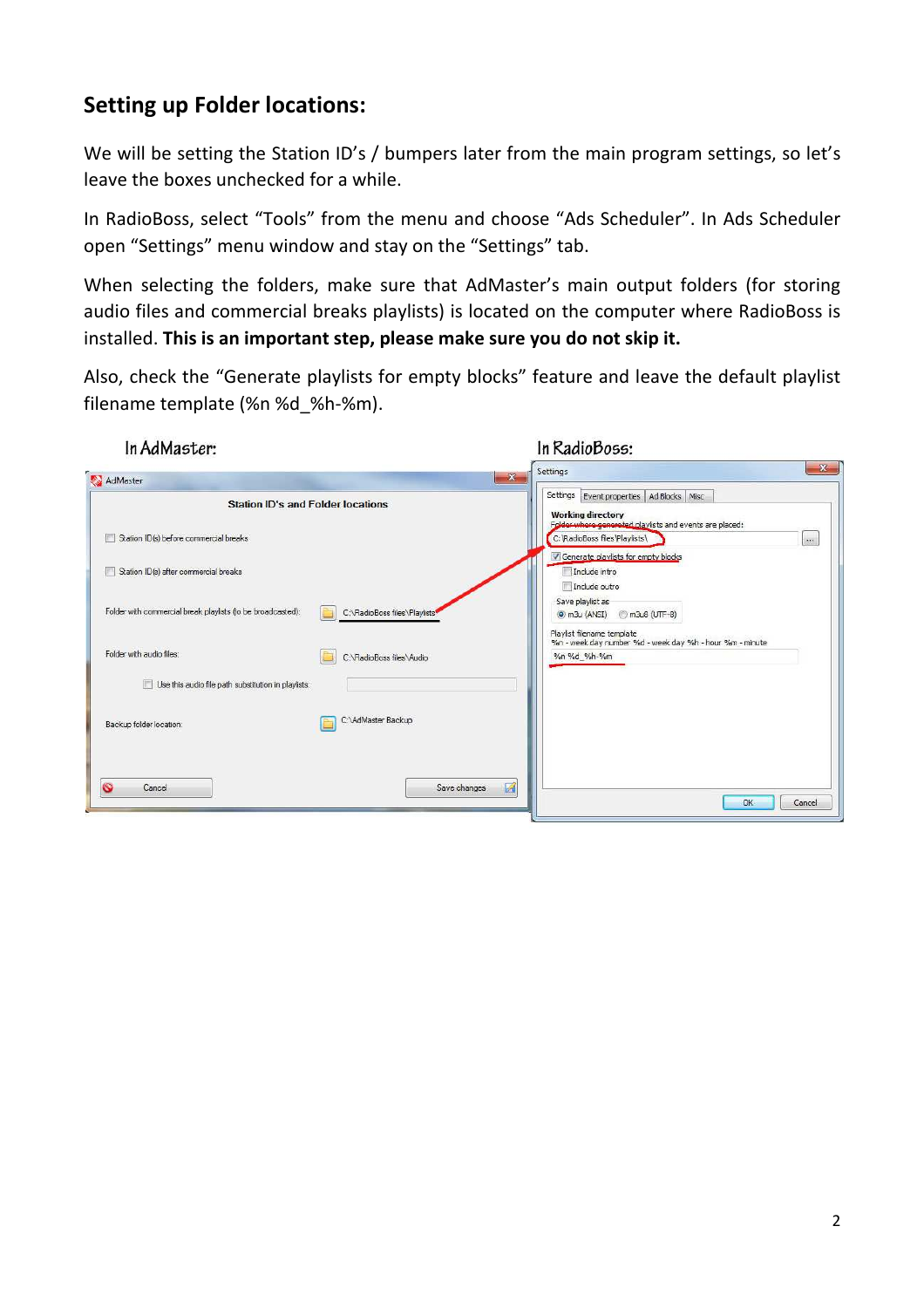## **Ad breaks positioning within the hour:**

In the same settings window of RadioBoss, switch to "Ad Blocks" and select the same starting minutes of the blocks (breaks) as in AdMaster. Select as many hours as you wish (you can select all the hours, even though you don't have commercials in some of them).

## In AdMaster:

In RadioBoss:



Click "Ok" in RadioBoss to return to main Ads Scheduler window. Add one commercial (doesn't matter what) by clicking "Add" button below, and set it to play at least once, just like in the screenshot bellow.

| Settings Help                   |                        |              |  |  |  |             |    |           |          |                 |                                         |                                                    |  |  |  |
|---------------------------------|------------------------|--------------|--|--|--|-------------|----|-----------|----------|-----------------|-----------------------------------------|----------------------------------------------------|--|--|--|
| 9/25/2015 9:53:55 AM            |                        |              |  |  |  | Block setup |    |           |          | Ads overview    | <b>Create playlists and events</b><br>× |                                                    |  |  |  |
| Ads                             | Selected Ad properties |              |  |  |  |             |    |           |          |                 | Tuesday 08:00                           |                                                    |  |  |  |
| Nike - We run Kuala Lumpur 2015 | Su Mo Tu We Th Fr      |              |  |  |  |             | Sa | ۸         | V Active |                 | Nike - We run Kuala  00:30              |                                                    |  |  |  |
|                                 | 07:00                  |              |  |  |  |             |    |           |          | Start           |                                         |                                                    |  |  |  |
|                                 | 07:20                  |              |  |  |  |             |    | 9/25/2015 | U+       |                 |                                         |                                                    |  |  |  |
|                                 | 07:40                  |              |  |  |  |             |    |           |          | Hour:           | Ð<br>$\overline{\phantom{a}}$           |                                                    |  |  |  |
|                                 | 08:00                  | $\checkmark$ |  |  |  |             |    | End       |          |                 |                                         |                                                    |  |  |  |
|                                 | 08:20                  |              |  |  |  |             |    |           |          | U-<br>9/25/2015 |                                         |                                                    |  |  |  |
|                                 | 08:40                  |              |  |  |  |             |    |           |          | Hour:           | 23<br>$\overline{\phantom{a}}$          |                                                    |  |  |  |
|                                 | 09:00                  |              |  |  |  |             |    |           |          | Priority        |                                         |                                                    |  |  |  |
|                                 | 09:20                  |              |  |  |  |             |    |           |          | 5               | $\overline{\phantom{a}}$                |                                                    |  |  |  |
|                                 | 09:40                  |              |  |  |  |             |    |           |          |                 |                                         |                                                    |  |  |  |
|                                 | 10:00                  |              |  |  |  |             |    |           |          |                 |                                         |                                                    |  |  |  |
|                                 | 10:20                  |              |  |  |  |             |    |           |          |                 |                                         | <b>Total: 00:30</b>                                |  |  |  |
|                                 | 10:40                  |              |  |  |  |             |    |           |          |                 |                                         | Ads Scheduler   RadioBOSS                          |  |  |  |
|                                 | 11:00                  |              |  |  |  |             |    |           |          |                 |                                         | Radio Automation Software<br>http://www.djsoft.net |  |  |  |
|                                 | 11:20                  |              |  |  |  |             |    |           |          |                 |                                         |                                                    |  |  |  |
|                                 | 11:40                  |              |  |  |  |             |    |           |          |                 |                                         |                                                    |  |  |  |
|                                 | 12:00                  |              |  |  |  |             |    |           |          |                 |                                         |                                                    |  |  |  |